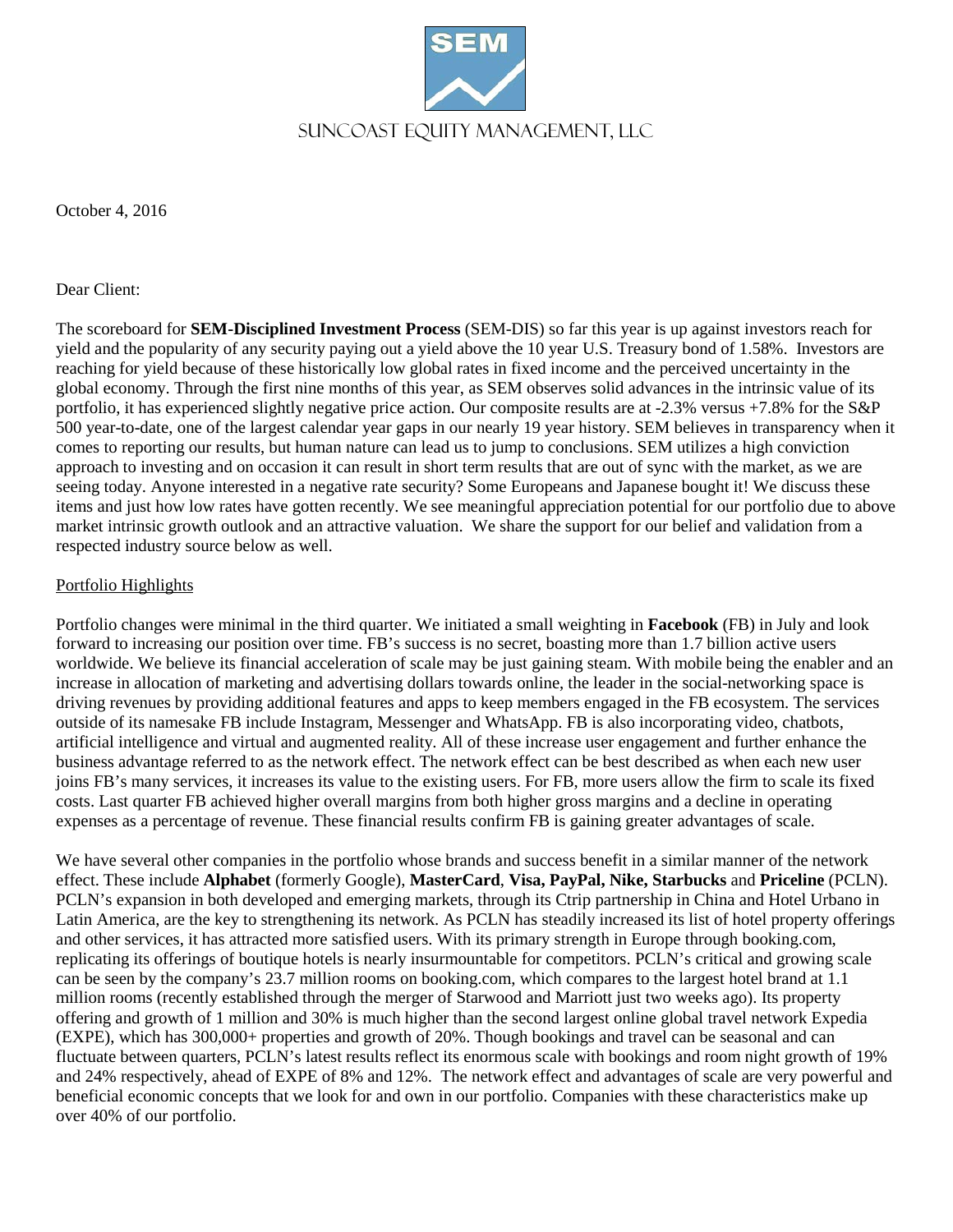## High Transparency / High Conviction

At SEM we believe in a high degree of transparency about our performance results as we publish the table at the end of each of our quarterly letters. While transparency is a fundamental belief at SEM, sometimes human nature can get in the way. Many times investors are quick to judge without a longer term perspective or jump to a conclusion without seeking more information. When we provide the table at the end of our letter, it is a proper guide to our performance for the period ending that particular quarter. What it does not show you is the year by year recent history which may provide more insight, and which we have displayed below:

|              | <b>SEM</b>    |                     |  |  |
|--------------|---------------|---------------------|--|--|
|              | Composite     | <b>S&amp;P 500</b>  |  |  |
|              | (Net of Fees) | <b>Total Return</b> |  |  |
| 2011         | 4.3%          | 2.1%                |  |  |
| 2012         | 19.2%         | 16.0%               |  |  |
| 2013         | 36.2%         | 32.4%               |  |  |
| 2014         | 10.1%         | 13.7%               |  |  |
| 2015         | 3.9%          | 1.4%                |  |  |
| 2011 to 2015 | 93.6%         | 80.8%               |  |  |

Looking back we have nearly doubled the value of client accounts since 2011. SEM outperformed in four of last five years leading up to 2016 and achieved a total return of 93.6% versus the S&P 500 of 80.8%. With the focus on the recent nine months, investors can easily forget that we still accomplished a solid return.

We have a lot of other market experiences to draw on, given our 18+-year history and beyond at predecessor firms. In the past, our performance table has driven some clients to totally give up on investing in the equity market. At the end of 2008, our letter indicated that the 10 year annualized return for SEM and the S&P 500 was at +2.6% and -1.4% while since inception returns were  $+4.6\%$  versus  $+1\%$ , respectively. Indeed, very low performance numbers for such a long period. Our experience is that those clients left investing and let human nature get the best of them at a market bottom. They in essence became a victim of "recency bias," or the tendency to think that trends and patterns observed in the recent past will continue in the future.

Of course 2016 has been a very interesting year for the reasons we discuss below in the "negative yields" section of our letter. While we would prefer better short term results, we just wanted to put it in proper context and reaffirm that long term investors should not focus too much on the short term. SEM has not changed its approach to investing and we have a high degree of confidence in our process. In fact, we are invested alongside you with our families' money and profit sharing plan.

As you know, we are long term investors in high quality companies. We manage a high conviction portfolio with 20 or so businesses, compared to large capitalization growth mutual funds with an average of 110, per industry source Morningstar. Portfolio weightings range from 2% to 10% and reflect our level of confidence. At certain times it will be more concentrated than it appears when we own two holdings in the same business, as those business economics are favorable. In our portfolio today we have a concentration in **Visa/MasterCard** and **Accenture/Cognizant,** which combined make up over 20% of our portfolio. In the short run a high conviction portfolio may not be in sync with the general market as we are seeing this year. This is also referred to as having high active share, which is a preferred attribute in the institutional market since it means we are not "closet indexers." We believe at SEM it is our responsibility to share with you the outlook for our businesses and where our portfolio is positioned in terms of price to value.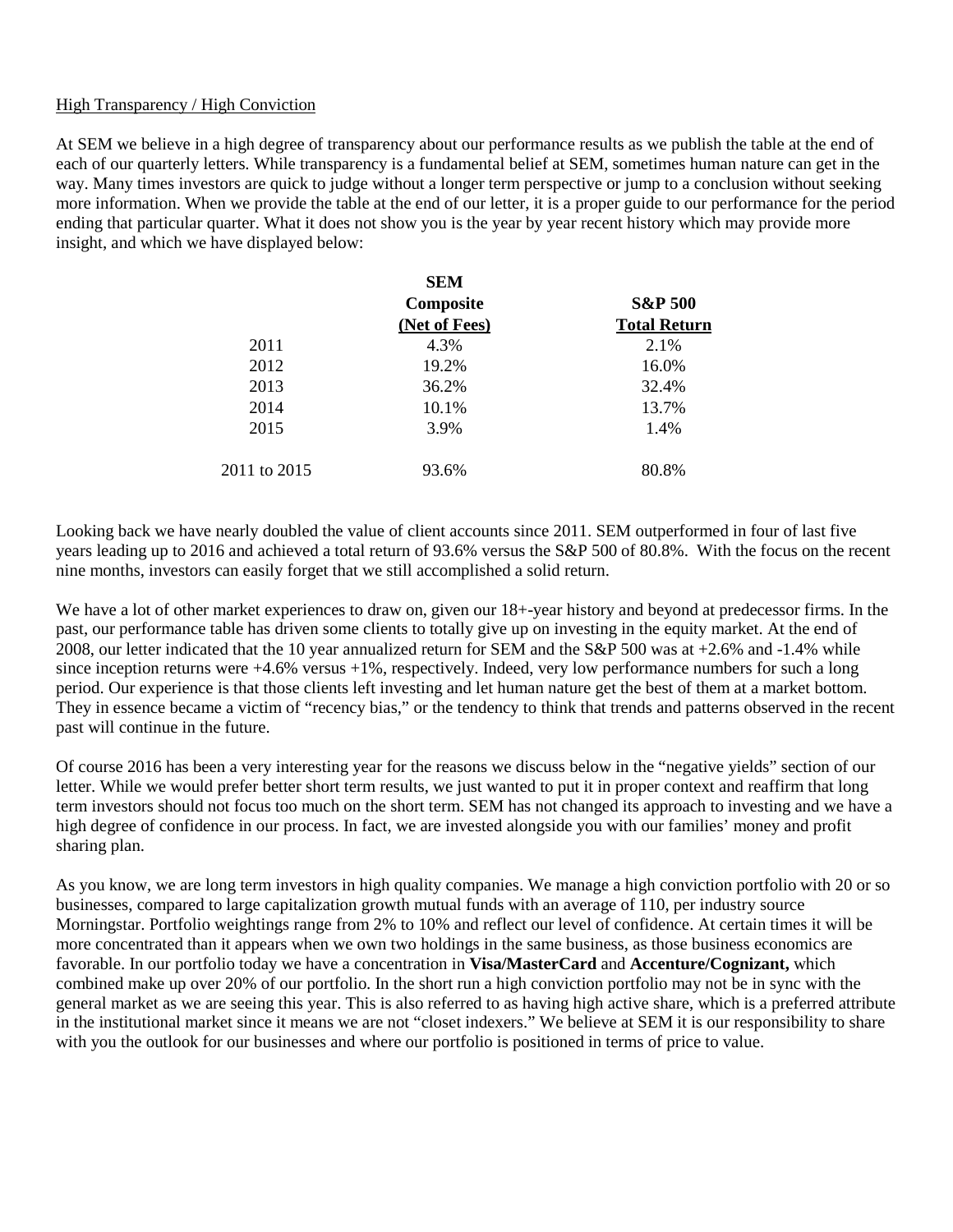|                    | <b>Intrinsic Value</b><br>Growth |               | <b>Valuation</b>         |                          | <b>Stock Price</b><br>Performance |
|--------------------|----------------------------------|---------------|--------------------------|--------------------------|-----------------------------------|
|                    | 2016                             | 2017<br>ratio | <b>Price to Earnings</b> | <b>Earnings</b><br>Yield | <u>YTD</u>                        |
| <b>SEM</b>         | 11.5%                            | 11.4%         | 16.5                     | 6.1%                     | $-2.3%$                           |
| <b>S&amp;P 500</b> | $-0.7%$                          | 9.5%          | 16.9                     | 5.9%                     | 7.8%                              |

Our business outlook remains favorable and our portfolio is at a very good relative and solid absolute value. You can see in the table above that we have higher earnings growth prospects for 2016 and 2017 versus the general market yet we are valued at a similar level from a price to earnings (p/e) and earnings yield level (inverse of p/e). We excluded our recent purchase of Facebook from the table just to be conservative in our intrinsic growth outlook, as it carries a high growth rate. Throughout our history our portfolio has nearly always traded at a higher valuation than the S&P 500 since we only own 20 companies with on average better economics and financial strength in the balance sheet. In terms of price to value, Morningstar validates this belief by estimating that the overall market is at fair value and on average our companies are selling at 20% below their fair value.

Over time we expect our portfolio to appreciate in line with intrinsic (or earnings) growth rate of 11%. At some point our stock price performance will catch up with our earnings growth and our valuation should also rise to a premium versus the market. We can't predict the exact time period when our performance will catch up, though we have confidence it will. If we were asked to speculate, it would likely only occur in the near term if rates rise back to the level they were at the beginning of the year.

## Wow! Negative Yields

Can you imagine a world in which you lend someone your hard earned savings, say \$1,000 for a period of 10 years, and you agree up front to get only \$997 in return? Well, parts of the globe including Japan, Switzerland and Germany offered just that opportunity recently, if you want to call it that. This very unusual and abnormal circumstance in bonds has had a meaningful influence on the short term demand for equities, with investor appetite heavily skewed towards the chase for any yield they can find.

While the U.S. offers one of the highest yields among developed economies, the yield has fallen sharply this year and it is still at an alarmingly low level. Low rates are not just in government issues, our portfolio holding **Disney** (DIS) recently sold 10 year bonds that yield 1.85%, the lowest corporate rate in recorded U.S. history. Of course you will get all your money back plus that rate of interest if you hold to maturity; but investors in these bonds are already feeling less rich because if they wanted to sell them today they would lose two years of income since the price has fallen.

With the U.S. ten year bond rate at 1.58% we have observed that any stock with a 3% yield or higher has been in high demand this year. As the **SEM-DIS** prefers growth companies, our companies reinvest most of their free cash into new and existing growth opportunities within their business. Some of our companies that do pay a dividend have not been caught up in the huge demand for yield because their dividend yield is lower than the 10 year. Staying with **Disney**, its dividend yield at 1.5% is close to the yield on the bonds they just issued. Over the next decade, just like the previous decade, DIS will grow its earnings and its common stock is almost certain to be a better investment than its bonds. The choice is straightforward, own the bond that pays less than 2% for ten years or own the common stock which is a part ownership in the future earnings and believe that DIS has a reasonable growth opportunity going forward. In the last decade it more than doubled its earnings and its dividend grew 370% from \$.30 cents per share to \$1.42.

We have been through an unprecedented 35 year decline in interest rates from the peak of a 15.8% yield on September 30, 1981 to the record low 1.37% in July of this year for the 10 year U.S. Treasury. Some influential officials believe that the economy's "natural rate" of interest has fallen and should remain low. The natural rate is seen as the level that produces full employment without excess inflation. Others have referred to this historically low rate period as an interest rate bubble. We would heed caution about the risk of owning bonds at low rates. If they have a place in a portfolio, such as to reduce volatility, we would advocate buying individual bonds versus bond funds and recommend you hold to maturity. Also, investors need to be aware of the enormous sensitivity and price quote loss that can occur when rates rise.